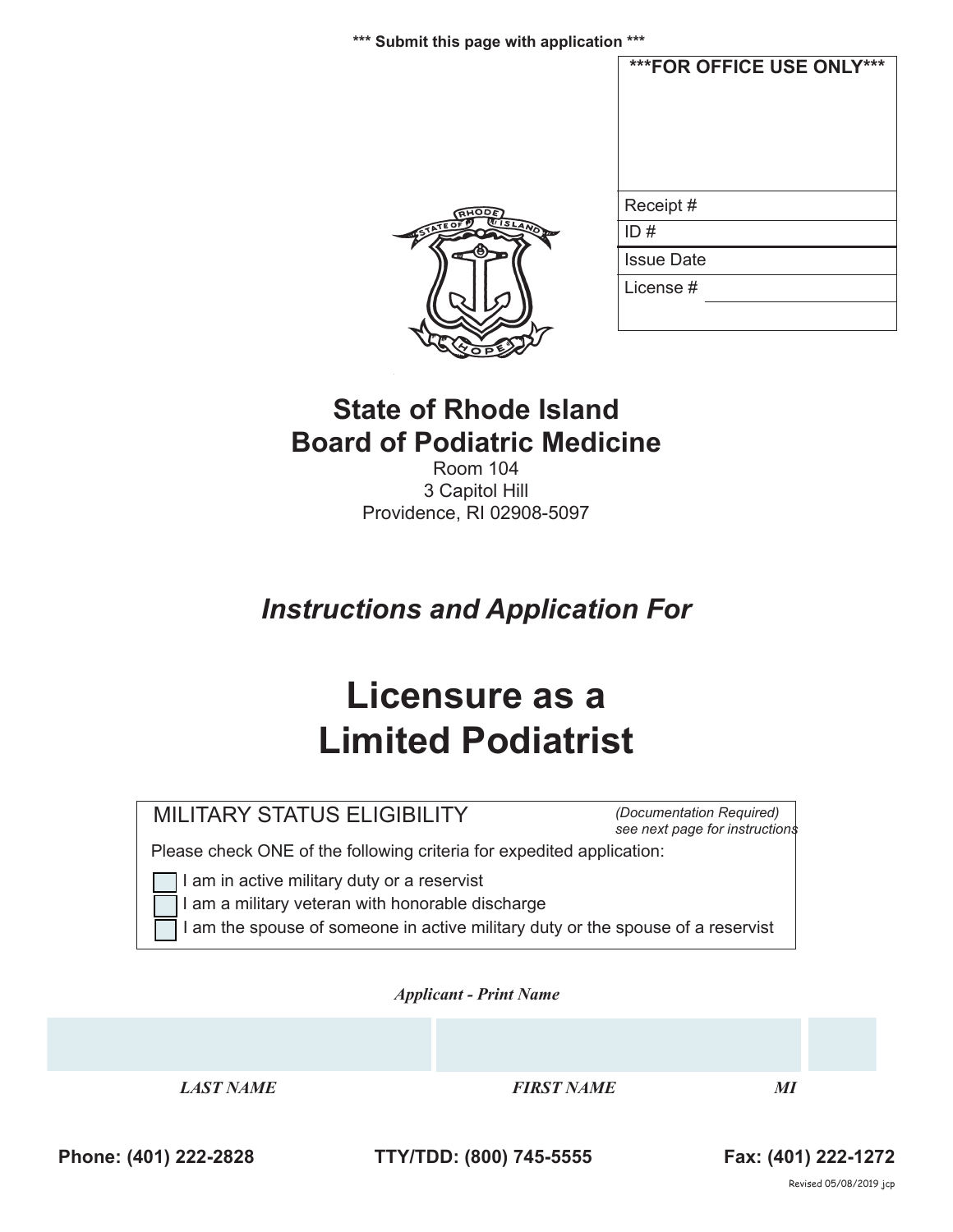### **LICENSURE REQUIREMENTS**

|  | Completed Application with Cover Page - Applications are valid for 1 year from the day they are re-ceived at<br>RIDOH. If you are not licensed within the year you must submit a new application.                                                                                |
|--|----------------------------------------------------------------------------------------------------------------------------------------------------------------------------------------------------------------------------------------------------------------------------------|
|  | Check or money order (preferred), made payable (in U.S. funds only) to the RI General Treasurer in the amount<br>of \$65.00 and attached to the upper left-hand corner of the first (Top) page o the application. THIS APPLICA-<br>TION FEE IS NONREFUNDABLE.                    |
|  | Affidavit from Superintendent or Administrator o the Hospital - (Section 9 within this application)                                                                                                                                                                              |
|  | Affidavit from Dean of the Podiatry School - (Section 10 within this application)                                                                                                                                                                                                |
|  | If applying for expedited military status you must include one of the following: Leave Earning Statement (LES),<br>Letter from Command, Copy of Orders or DD-214 showing honorable discharge.                                                                                    |
|  | All applicants must be 18 years of age or older; must be of Good moral character; completed not less than two (2)<br>years of study in an accredited podiatry school and have an appointment as an intern, resident, fellow or podiatry<br>officer in a hospital in Rhode Island |
|  |                                                                                                                                                                                                                                                                                  |

#### **Rhode Island Controlled Substance Registration (CSR) - If applicable**



Completed Rhode Island Uniform Controlled Substances Act Registration Form (CSR) enclosed in this application to be used for that purpose.

Check or money order (preferred), made payable (in U.S. funds only) to the RI General Treasurer in the amount of **\$100.00** 

In order to dispense, prescribe, store, or order controlled substances, **you must obtain a Rhode Island Controlled Substance Registration (CSR) and a Drug Enforcement Administration (DEA) Registration.** After you obtain your Rhode Island CSR you must apply for a federal DEA Number. That DEA number must be registered to a RI Business Address. An application for the federal DEA Number can be obtained by contacting DEA: DEA Phone Number (617) 557-2200. Web Site: http://www.deadiversion.usdoj.gov/drugreg/reg\_apps/

#### **Licensure Information**

Please visit the RIDOH website at **http://www.health.ri.gov/licenses** to Verify your license, download Rules and Regualtions/Laws for your profession, download change of address forms, other licensing forms or obtain our contact information. HEALTH will not, for any reason, accelerate the processing of one applicant at the ex pense of others.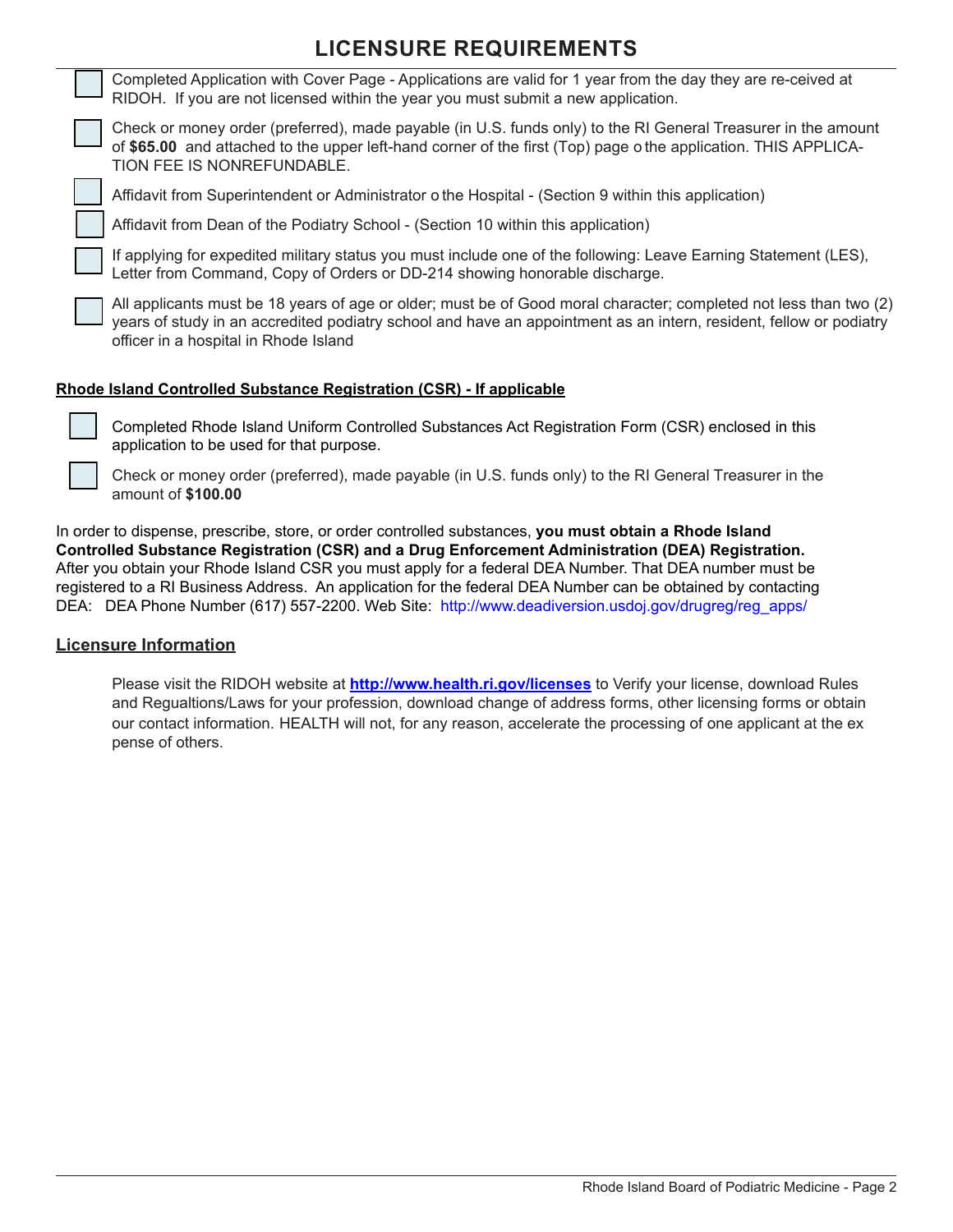

## **State of Rhode Island Board of Podiatric Medicine**

Application for License as a Limited Podiatrist

*Refer to the Application Instructions when completing these forms. Type or block print only. Do not use felt-tip pens.*

| 1. Name(s)                                              |                                                                                                          |                                              |                                                                                                                                                         |
|---------------------------------------------------------|----------------------------------------------------------------------------------------------------------|----------------------------------------------|---------------------------------------------------------------------------------------------------------------------------------------------------------|
| This is the name that                                   | Title (i.e., Mr., Mrs., Ms., etc.)                                                                       |                                              |                                                                                                                                                         |
| will be printed on your<br>License/Permit/Cer-          |                                                                                                          |                                              |                                                                                                                                                         |
| tificate and reported                                   | <b>First Name</b>                                                                                        |                                              |                                                                                                                                                         |
| to those who inquire<br>about your License/             |                                                                                                          |                                              |                                                                                                                                                         |
| Permit/Certificate. Do<br>not use nicknames, etc.       | Middle Name                                                                                              |                                              |                                                                                                                                                         |
|                                                         | Surname, (Last Name)                                                                                     |                                              |                                                                                                                                                         |
|                                                         |                                                                                                          |                                              |                                                                                                                                                         |
|                                                         | Suffix (i.e., Jr., Sr., II, III)                                                                         |                                              |                                                                                                                                                         |
|                                                         |                                                                                                          |                                              |                                                                                                                                                         |
|                                                         | Maiden, if applicable                                                                                    |                                              |                                                                                                                                                         |
|                                                         | Name(s) under which originally licensed in another state, if different from above (First, Middle, Last). |                                              |                                                                                                                                                         |
|                                                         |                                                                                                          |                                              |                                                                                                                                                         |
| 2. Social Security                                      |                                                                                                          |                                              | "Pursuant to Title 5, Chapter 76, of the Rhode Island General Laws, as                                                                                  |
| <b>Number</b>                                           | U.S. Social Security Number                                                                              |                                              | amended, I attest that I have filed all applicable tax returns and paid all<br>taxes owed to the State of Rhode Island, and I understand that my Social |
|                                                         |                                                                                                          |                                              | Security Number (SSN) will be transmitted to the Divison of Taxation to                                                                                 |
|                                                         |                                                                                                          | verify that no taxes are owed to the State." |                                                                                                                                                         |
| 3. Gender                                               | Male<br>Female                                                                                           |                                              |                                                                                                                                                         |
|                                                         |                                                                                                          |                                              |                                                                                                                                                         |
| 4. Date of Birth                                        | 19                                                                                                       |                                              |                                                                                                                                                         |
|                                                         | Day<br>Year<br>Month                                                                                     |                                              |                                                                                                                                                         |
|                                                         |                                                                                                          |                                              |                                                                                                                                                         |
|                                                         |                                                                                                          |                                              |                                                                                                                                                         |
| 5. Home                                                 | 1st Line Address (Apartment/Suite/Room Number, etc.)                                                     |                                              |                                                                                                                                                         |
| <b>Address</b><br>It is your responsibility             |                                                                                                          |                                              |                                                                                                                                                         |
| to notify the board of all                              | Second Line Address (Number and Street)                                                                  |                                              |                                                                                                                                                         |
| address changes.                                        |                                                                                                          |                                              |                                                                                                                                                         |
|                                                         | City                                                                                                     | State                                        | Zip Code                                                                                                                                                |
|                                                         |                                                                                                          |                                              |                                                                                                                                                         |
|                                                         | Country, If NOT U.S.                                                                                     |                                              | Postal Code, If NOT U.S.                                                                                                                                |
|                                                         |                                                                                                          |                                              |                                                                                                                                                         |
|                                                         | Home Phone                                                                                               |                                              | Home Fax                                                                                                                                                |
|                                                         | Email Address (Format for email address is Username@domain e.g. applicant@isp.com)                       |                                              |                                                                                                                                                         |
|                                                         |                                                                                                          |                                              |                                                                                                                                                         |
| <b>6. Business</b>                                      |                                                                                                          |                                              |                                                                                                                                                         |
| <b>Address</b><br>(ONLY if it is                        | Name of Business/Work Location                                                                           |                                              |                                                                                                                                                         |
| <b>RELATED to</b>                                       |                                                                                                          |                                              |                                                                                                                                                         |
| your license.)                                          | 1st Line Address (Department/Suite/Room Number, etc.)                                                    |                                              |                                                                                                                                                         |
|                                                         |                                                                                                          |                                              |                                                                                                                                                         |
| It is your responsibility<br>to notify the board of all | Second Line Address (Number and Street)                                                                  |                                              |                                                                                                                                                         |
| address changes.                                        |                                                                                                          | State                                        |                                                                                                                                                         |
| This address will                                       | City                                                                                                     |                                              | Zip Code                                                                                                                                                |
| appear on the De-                                       | Country, If NOT U.S.                                                                                     |                                              | Postal Code, If NOT U.S.                                                                                                                                |
| partment of Health<br>web site.                         |                                                                                                          |                                              |                                                                                                                                                         |
|                                                         | <b>Business Phone</b>                                                                                    | Extension                                    | <b>Business Fax</b>                                                                                                                                     |

Rhode Island Board of Podiatric Medicine- Page 3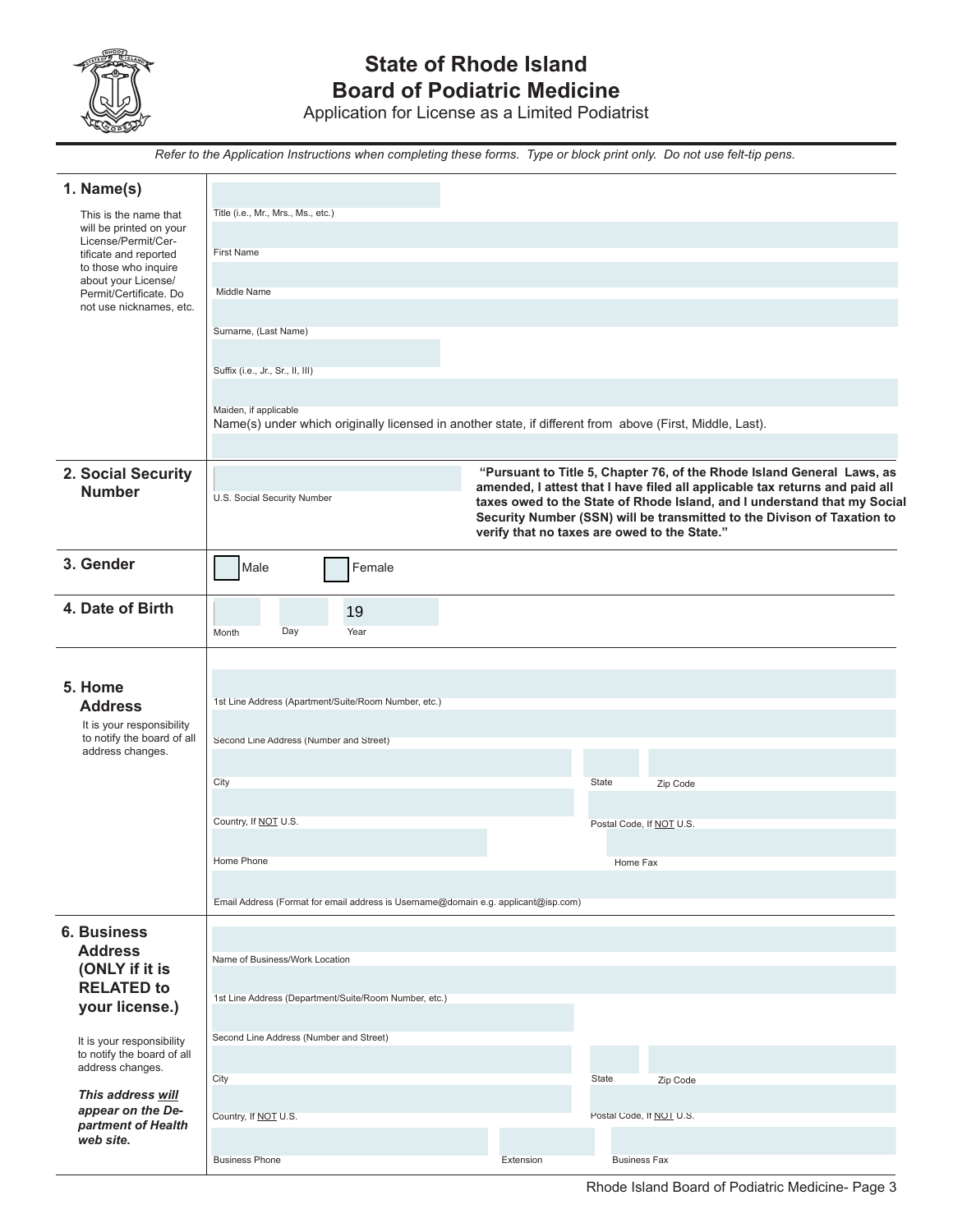| 7. Preferred<br><b>Mailing</b>                                                                                                                                                                                                                            | Please use my Home Address as my preferred mailing address                                                                                                                                                                   |  |  |  |
|-----------------------------------------------------------------------------------------------------------------------------------------------------------------------------------------------------------------------------------------------------------|------------------------------------------------------------------------------------------------------------------------------------------------------------------------------------------------------------------------------|--|--|--|
| <b>Address</b><br>Please check ONE                                                                                                                                                                                                                        | Please use my Business Address as my preferred mailing address                                                                                                                                                               |  |  |  |
| 8. Qualifying<br><b>Education</b><br>Please list the name<br>and information about<br>the school that you<br>attended that<br>qualifies you for<br>this license                                                                                           | Type of School (High School, University, College, Trade/Technical School etc.)<br>Name of School<br>Date Graduated:<br>State<br>Month<br>Day<br>Year<br>Degree Received (Bachelor of Arts, Master of Science, Diploma, etc.) |  |  |  |
|                                                                                                                                                                                                                                                           | Is school accredited by the Council of Podiatric Medical Education of the American Podiatry Associatio<br>Yes<br>No                                                                                                          |  |  |  |
| 9. Affidavit of<br>Superintendent<br>or Adminis-<br>trator of the<br><b>Hospital</b>                                                                                                                                                                      | I hereby certify that the applicant:<br>Name of Applicant<br>Is a Limited Podiatrist and will receive training as required.                                                                                                  |  |  |  |
| To be signed by the<br>hospital administra-<br>tor or superinten-<br>dent of the hospital<br>in which the ap-<br>plicant has received<br>an appointment<br>NOTE: Your ap-<br>plication will be<br>returned to you<br>if this section is<br>not completed. | Date Hired (as a Limited Podiatrist)<br>Month<br>Day<br>Year<br>Hospital Name:<br>Name (Printed)<br>of Hospital Official<br>Signature:<br>Date Signed<br>Month<br>Day<br>Year                                                |  |  |  |
| 10. Affidavit of<br>Dean of the Po-<br>diatry School                                                                                                                                                                                                      | I hereby certify that the applicant:<br>Name of Applicant<br>has creditably completed not less than two (2) years of study in                                                                                                |  |  |  |
| To be signed by the<br>dean of the podiatry<br>school.<br>NOTE: Your ap-<br>plication will be<br>returned to you<br>if this section is<br>not completed.                                                                                                  | Name of Podiatry School<br>From:<br>To:<br>$\overline{Day}$<br>Year<br>Month<br>Month<br>Year<br>Day<br>Name (Printed)<br>of Dean<br>Signature:<br>Date Signed:<br>School<br>Month<br>Year<br>Day<br>Seal                    |  |  |  |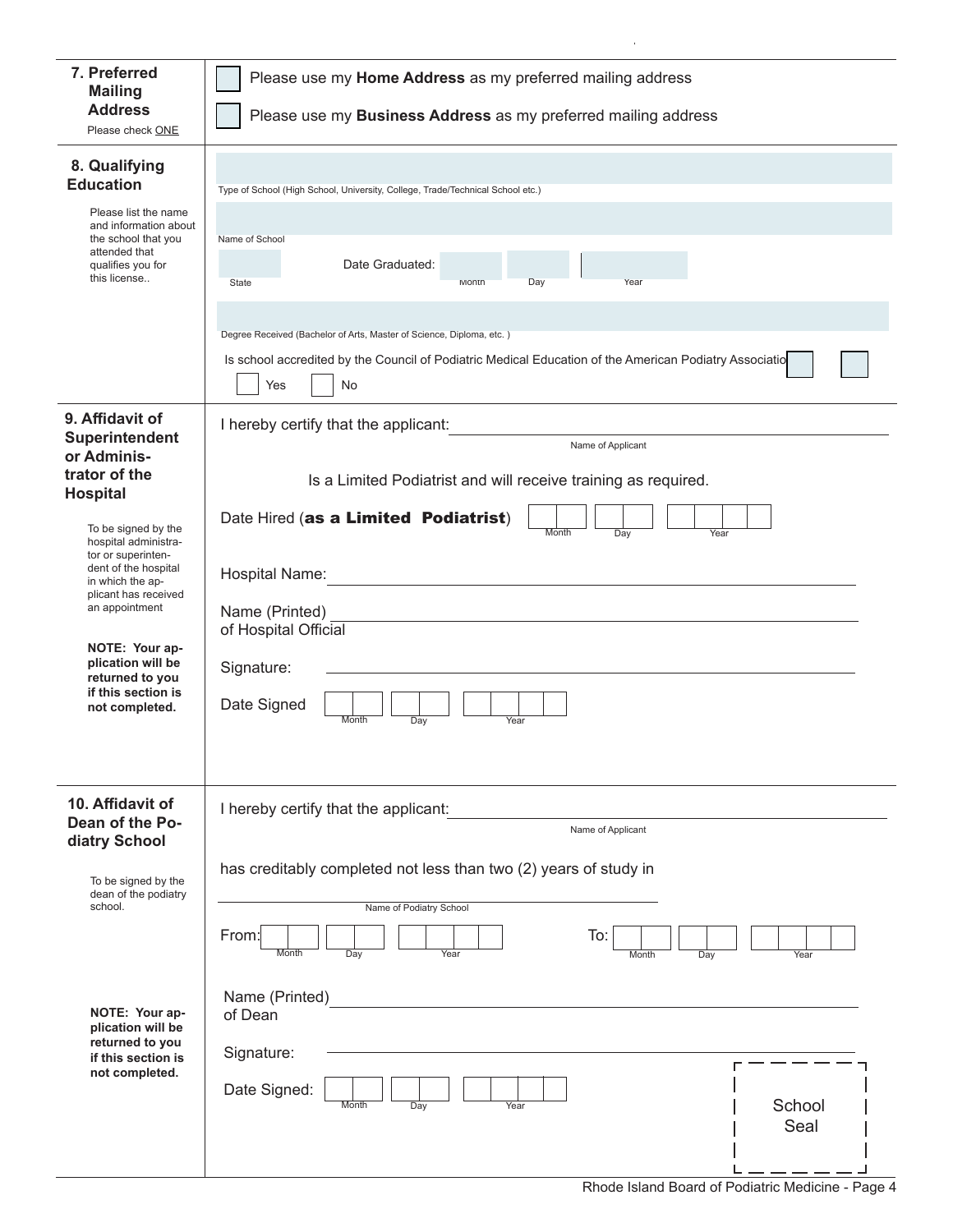Τ

| 11. Criminal<br><b>Convictions</b><br>Respond to the<br>question at the top<br>of the section, then<br>list any criminal<br>conviction(s) in the<br>space provided.<br>If necessary, you<br>may continue on a<br>separate 81/2 x 11<br>sheet of paper. | Have you ever been convicted of a violation, plead Nolo Contendere, or<br>entered a plea bargain to any federal, state or local statute, regulation, or<br>ordinance or are any formal charges pending?<br>Abbreviation of State and Conviction <sup>1</sup> (e.g. CA - Illegal Possession of a Controlled Substance):<br>Month | No<br>Yes<br>Year |
|--------------------------------------------------------------------------------------------------------------------------------------------------------------------------------------------------------------------------------------------------------|---------------------------------------------------------------------------------------------------------------------------------------------------------------------------------------------------------------------------------------------------------------------------------------------------------------------------------|-------------------|
| 12. Disciplinary<br><b>Questions</b><br>Check either Yes<br>or No for each                                                                                                                                                                             | Are there any charges or investigations pending, in any state, against you?<br>1.                                                                                                                                                                                                                                               | No<br>Yes         |
| question.<br>NOTE: If you<br>answer "Yes" to any<br>question, you are<br>required to furnish<br>complete details,<br>including date,                                                                                                                   | Have you ever had a membership in a professional society revoked, sus-<br>2.<br>pended, or limited in any manner, or have you voluntarily withdrawn while<br>under investigation?                                                                                                                                               | No<br>Yes         |
| place, reason and<br>disposition of the<br>matter.                                                                                                                                                                                                     | 3.<br>Have you ever had any disciplinary action(s) taken, or is any pending<br>against your license to practice as a podiatristchnician, or any other<br>licenses, registrations or certi ications that you hold; or are any complaints<br>pending in any state?                                                                | No<br>Yes         |
|                                                                                                                                                                                                                                                        | Note: If you answered "yes" to any of these questions you must explain below or, if needed, on a separate sheet of paper.                                                                                                                                                                                                       |                   |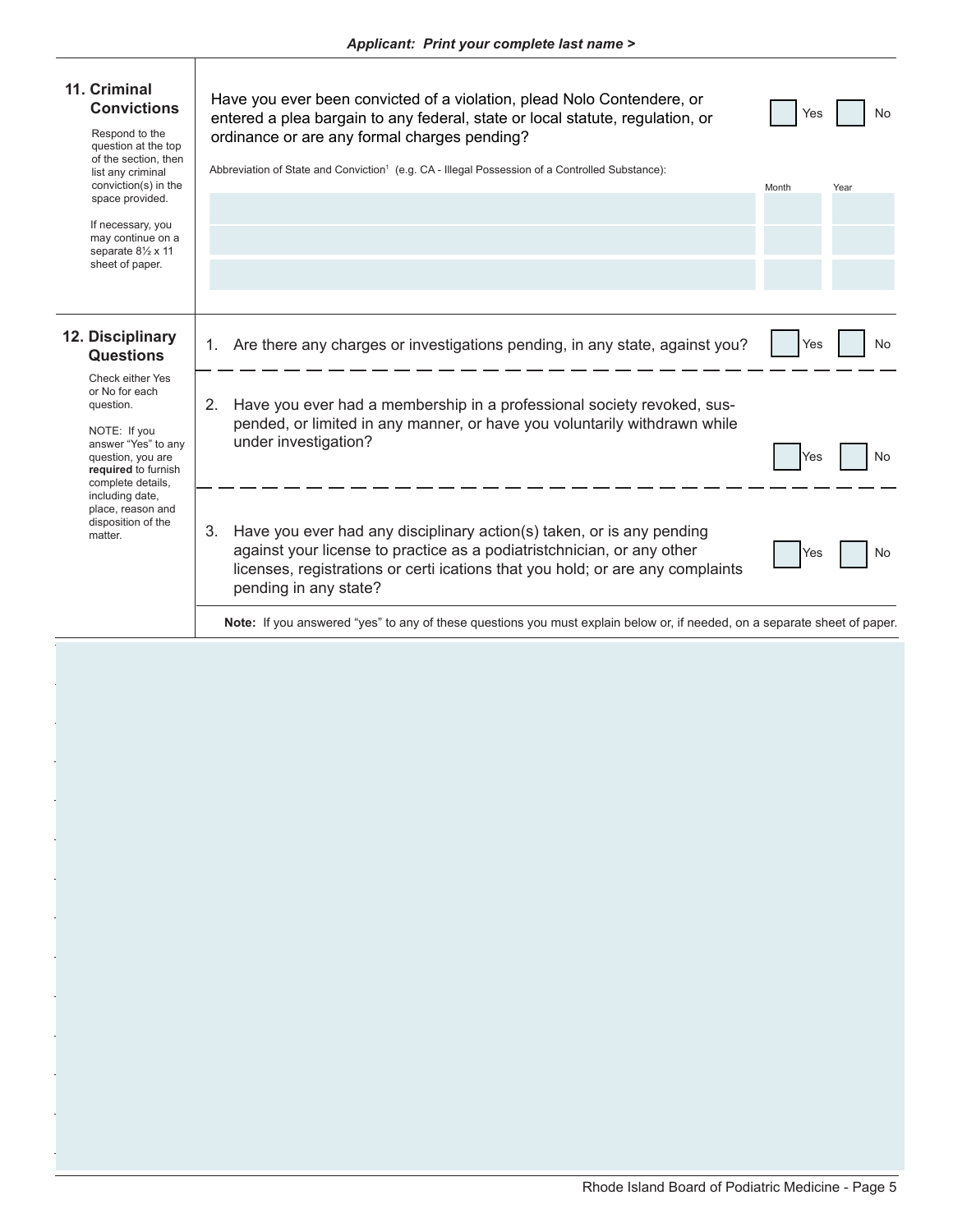#### **13. Affidavit of Applicant**

Complete this section and sign.

Make sure that you have completed all components accurately and completely.

I, \_\_\_\_\_\_\_\_\_\_\_\_\_\_\_\_\_\_\_\_\_\_\_\_\_\_\_\_\_\_\_\_\_\_\_\_, being first duly sworn, depose and say that I am the person referred to in the foregoing application and supporting documents.

I hereby authorize all hospital(s), institution(s) or organizations(s), my references, personal physicians, employers (past and present) and all governmental agencies and instrumentalities (local, state, federal or foreign) to release to the Rhode Island Board of Podiatric Medicine any information which is material to my application for licensure.

I have read carefully the questions in the foregoing application and have answered them completely, without reservations of any kind, and I declare under penalty of perjury that my answers and all statements made by me herein are true and correct. Should I furnish any false information in this application, I hereby agree that such act shall constitute cause for denial, suspension or revocation of my license to practice as Limited Podiatrist in the State of Rhode Island.

I understand that this is a continuing application and that I have an affirmative duty to inform the Rhode Island Board of Podiatric Medicine of any change in the answers to these questions after this application and this affidavit is signed.

\_\_\_\_\_\_\_\_\_\_\_\_\_\_\_\_\_\_\_\_\_\_\_\_\_\_\_\_\_\_\_\_\_\_\_\_\_ \_\_\_\_\_\_\_\_\_\_\_\_\_\_\_\_\_\_\_\_\_\_\_\_\_\_\_\_\_\_\_\_\_ Signature of Applicant Date of Signature (MM/DD/YY)